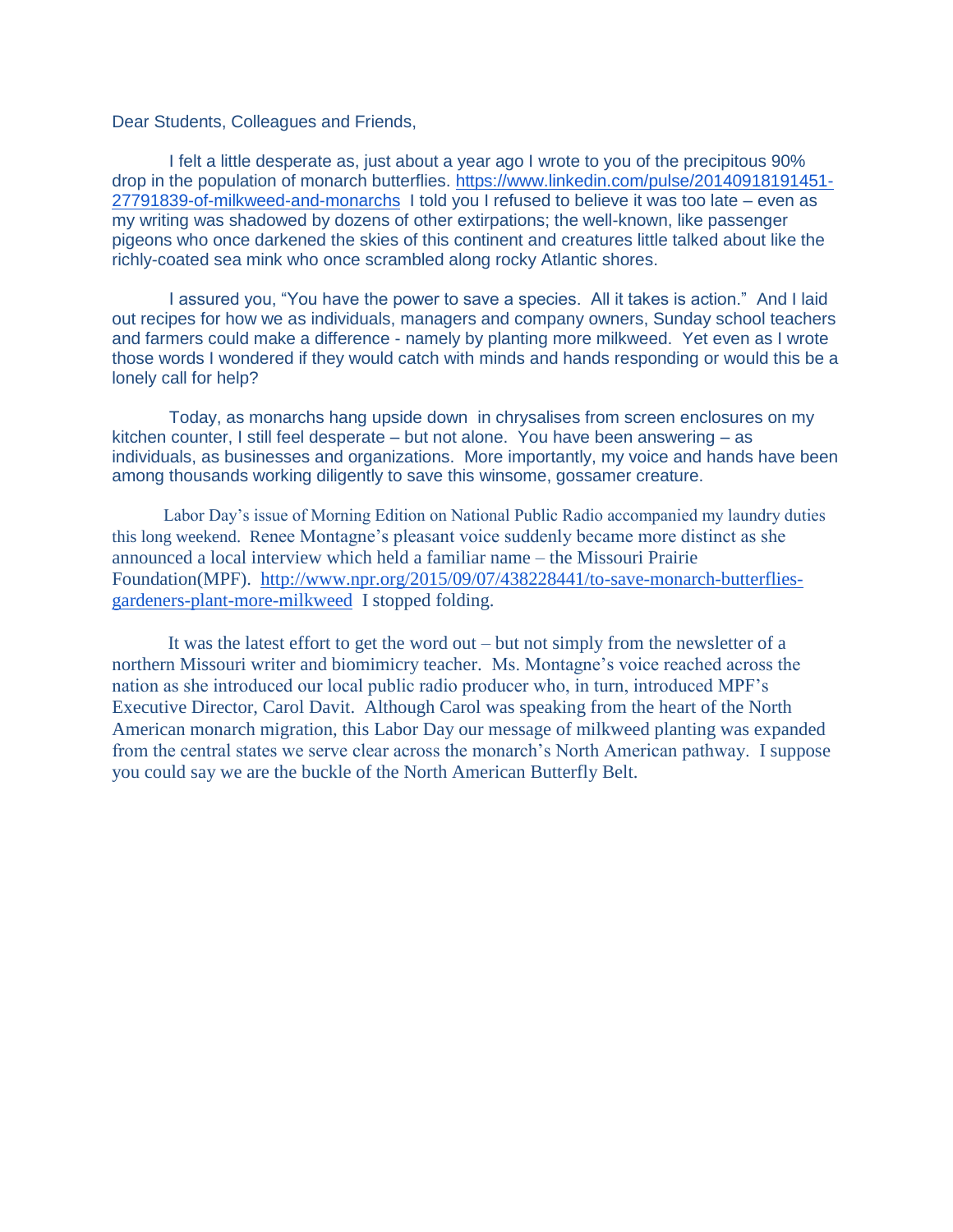

Adapted from Wassenaar LI, Hobson KA PNAS 1998;95:15436--‐15439

She was pointing out a monarch caterpillar munching on his sole food source – milkweed. In this case, it was swamp or marsh milkweed [http://grownative.org/plant](http://grownative.org/plant-picker/plant/marsh-milkweed/)[picker/plant/marsh-milkweed/](http://grownative.org/plant-picker/plant/marsh-milkweed/) but it's important to note that common milkweed <http://grownative.org/plant-picker/plant/common-milkweed/> and butterfly milkweed <http://grownative.org/plant-picker/plant/butterfly-milkweed/> are just as happy to host these fleeting, flying friends.

Monarchs aren't the only species of butterflies worth helping. In fact, there are an array of butterflies [http://grownative.org/native-plant-info/other-plant-lists/best-natives-for-butterflies-](http://grownative.org/native-plant-info/other-plant-lists/best-natives-for-butterflies-2/)[2/](http://grownative.org/native-plant-info/other-plant-lists/best-natives-for-butterflies-2/) and other pollinators which deserve our help and support. Among other things, these and an array of fellow pollinators are responsible for a third of the food we eat [http://www.nrcs.usda.gov/wps/portal/nrcs/main/national/plantsanimals/pollinate/,](http://www.nrcs.usda.gov/wps/portal/nrcs/main/national/plantsanimals/pollinate/) but they rely on far more than our gardens. In fact, as partner Chip Taylor advised on the same radio show, we need 20 million acres of habitat restoration – a little larger than the area of South Carolina - simply for the monarch's migration to remain intact.

This is going to require all our backyard efforts, city and corporate campus plantings and field edge habitat on farms. But "rehab" won't be achieved without also attending to large-scale land preservation of the sort MPF provides through the purchase and management of native grasslands. Currently owning and/or managing well over 3,000 acres, MPF supports many lesser known and recognized pollinators on Midwestern prairies who do their work even better than the monarchs.